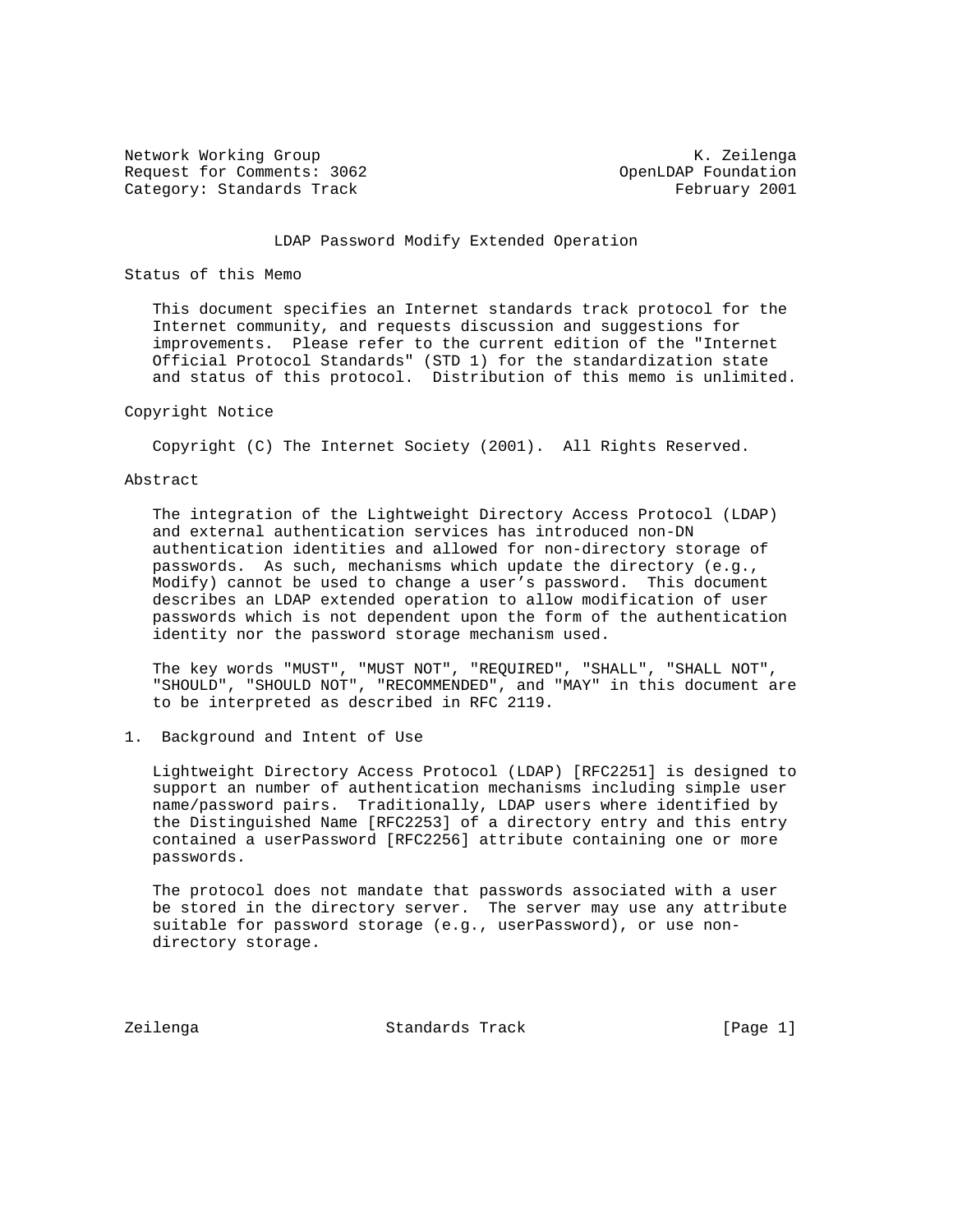The integration [RFC2829] of application neutral SASL [RFC2222] services which support simple username/password mechanisms (such as DIGEST-MD5) has introduced non-LDAP DN authentication identity forms and made storage of passwords the responsibility of the SASL service provider.

 LDAP update operations are designed to act upon attributes of an entry within the directory. LDAP update operations cannot be used to modify a user's password when the user is not represented by a DN, does not have a entry, or when that password used by the server is not stored as an attribute of an entry. An alternative mechanism is needed.

 This document describes an LDAP Extended Operation intended to allow directory clients to update user passwords. The user may or may not be associated with a directory entry. The user may or may not be represented as an LDAP DN. The user's password may or may not be stored in the directory.

 The operation SHOULD NOT be used without adequate security protection as the operation affords no privacy or integrity protect itself. This operation SHALL NOT be used anonymously.

2. Password Modify Request and Response

 The Password Modify operation is an LDAPv3 Extended Operation [RFC2251, Section 4.12] and is identified by the OBJECT IDENTIFIER passwdModifyOID. This section details the syntax of the protocol request and response.

passwdModifyOID OBJECT IDENTIFIER ::= 1.3.6.1.4.1.4203.1.11.1

 PasswdModifyRequestValue ::= SEQUENCE { userIdentity [0] OCTET STRING OPTIONAL oldPasswd [1] OCTET STRING OPTIONAL newPasswd [2] OCTET STRING OPTIONAL }

 PasswdModifyResponseValue ::= SEQUENCE { genPasswd [0] OCTET STRING OPTIONAL }

#### 2.1. Password Modify Request

 A Password Modify request is an ExtendedRequest with the requestName field containing passwdModifyOID OID and optionally provides a requestValue field. If the requestValue field is provided, it SHALL contain a PasswdModifyRequestValue with one or more fields present.

Zeilenga Standards Track [Page 2]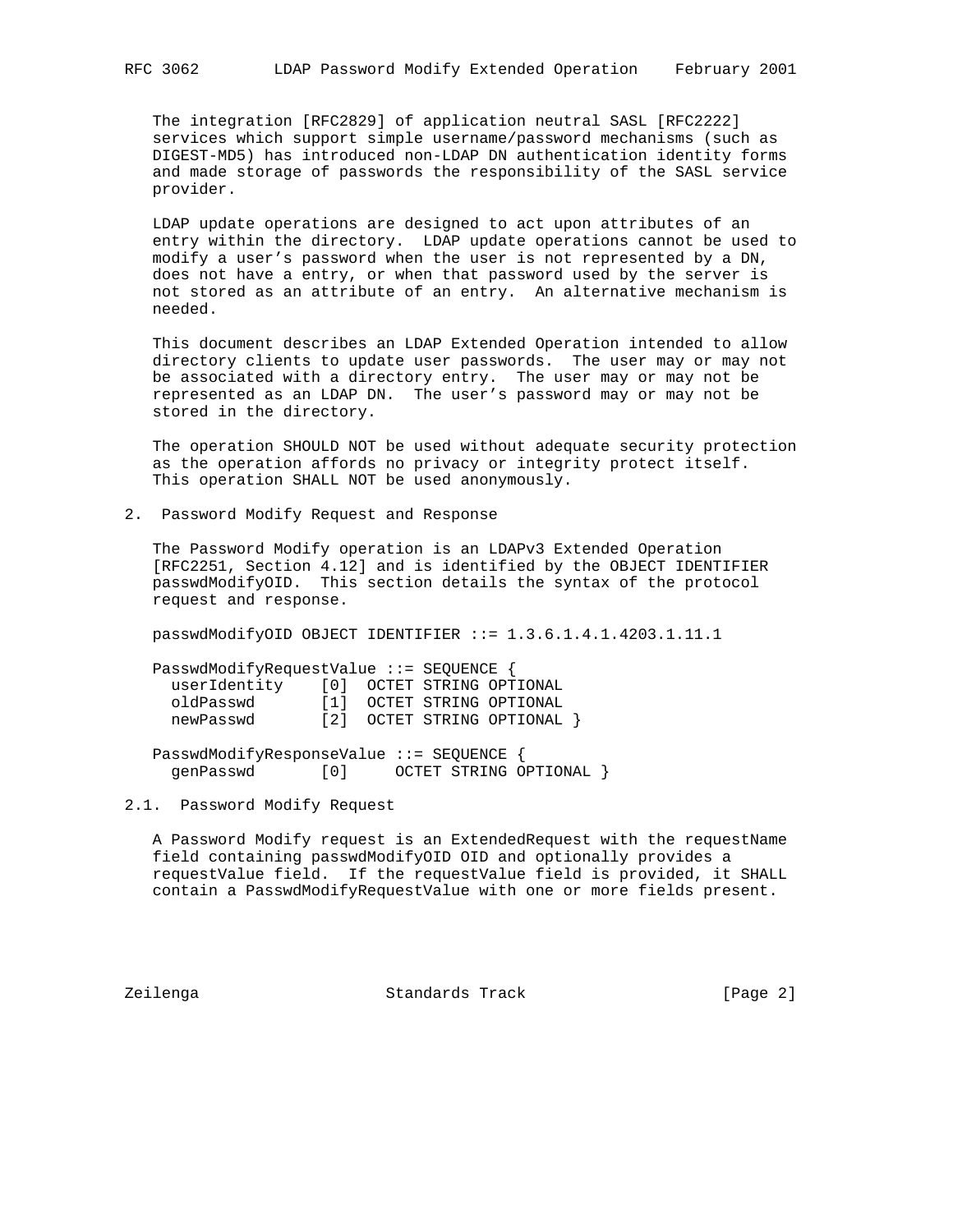The userIdentity field, if present, SHALL contain an octet string representation of the user associated with the request. This string may or may not be an LDAPDN [RFC2253]. If no userIdentity field is present, the request acts up upon the password of the user currently associated with the LDAP session.

 The oldPasswd field, if present, SHALL contain the user's current password.

 The newPasswd field, if present, SHALL contain the desired password for this user.

2.2. Password Modify Response

 A Password Modify response is an ExtendedResponse where the responseName field is absent and the response field is optional. The response field, if present, SHALL contain a PasswdModifyResponseValue with genPasswd field present.

 The genPasswd field, if present, SHALL contain a generated password for the user.

 If an resultCode other than success (0) is indicated in the response, the response field MUST be absent.

3. Operation Requirements

 Clients SHOULD NOT submit a Password Modification request without ensuring adequate security safeguards are in place. Servers SHOULD return a non-success resultCode if sufficient security protection are not in place.

 Servers SHOULD indicate their support for this extended operation by providing PasswdModifyOID as a value of the supportedExtension attribute type in their root DSE. A server MAY choose to advertise this extension only when the client is authorized and/or has established the necessary security protections to use this operation. Clients SHOULD verify the server implements this extended operation prior to attempting the operation by asserting the supportedExtension attribute contains a value of PasswdModifyOID.

 The server SHALL only return success upon successfully changing the user's password. The server SHALL leave the password unmodified and return a non-success resultCode otherwise.

 If the server does not recognize provided fields or does not support the combination of fields provided, it SHALL NOT change the user password.

Zeilenga Standards Track [Page 3]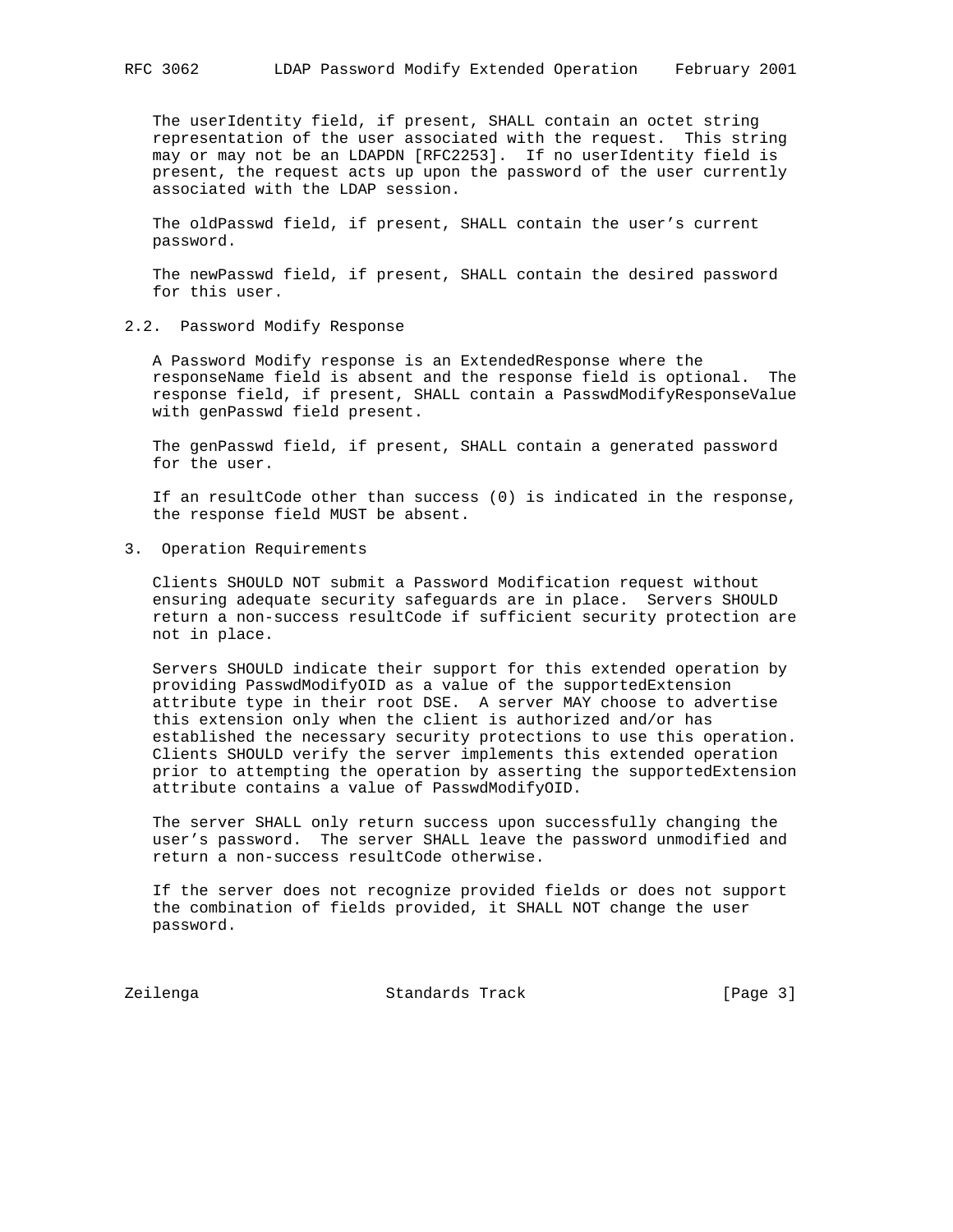If oldPasswd is present and the provided value cannot be verified or is incorrect, the server SHALL NOT change the user password. If oldPasswd is not present, the server MAY use other policy to determine whether or not to change the password.

 The server SHALL NOT generate a password on behalf of the client if the client has provided a newPasswd. In absence of a client provided newPasswd, the server SHALL either generate a password on behalf of the client or return a non-success result code. The server MUST provide the generated password upon success as the value of the genPasswd field.

 The server MAY return adminLimitExceeded, busy, confidentialityRequired, operationsError, unavailable, unwillingToPerform, or other non-success resultCode as appropriate to indicate that it was unable to successfully complete the operation.

 Servers MAY implement administrative policies which restrict this operation.

#### 4. Security Considerations

 This operation is used to modify user passwords. The operation itself does not provide any security protection to ensure integrity and/or confidentiality of the information. Use of this operation is strongly discouraged when privacy protections are not in place to guarantee confidentiality and may result in the disclosure of the password to unauthorized parties. This extension MUST be used with confidentiality protection, such as Start TLS [RFC 2830]. The NULL cipher suite MUST NOT be used.

- 5. Bibliography
	- [RFC2219] Bradner, S., "Key words for use in RFCs to Indicate Requirement Levels", BCP 14, RFC 2119, March 1997.
	- [RFC2222] Myers, J., "Simple Authentication and Security Layer (SASL)", RFC 2222, October 1997.
	- [RFC2251] Wahl, M., Howes, T. and S. Kille, "Lightweight Directory Access Protocol (v3)", RFC 2251, December 1997.
	- [RFC2252] Wahl, M., Coulbeck, A., Howes, T. and S. Kille, "Lightweight Directory Access Protocol (v3): Attribute Syntax Definitions", RFC 2252, December 1997.

Zeilenga Standards Track [Page 4]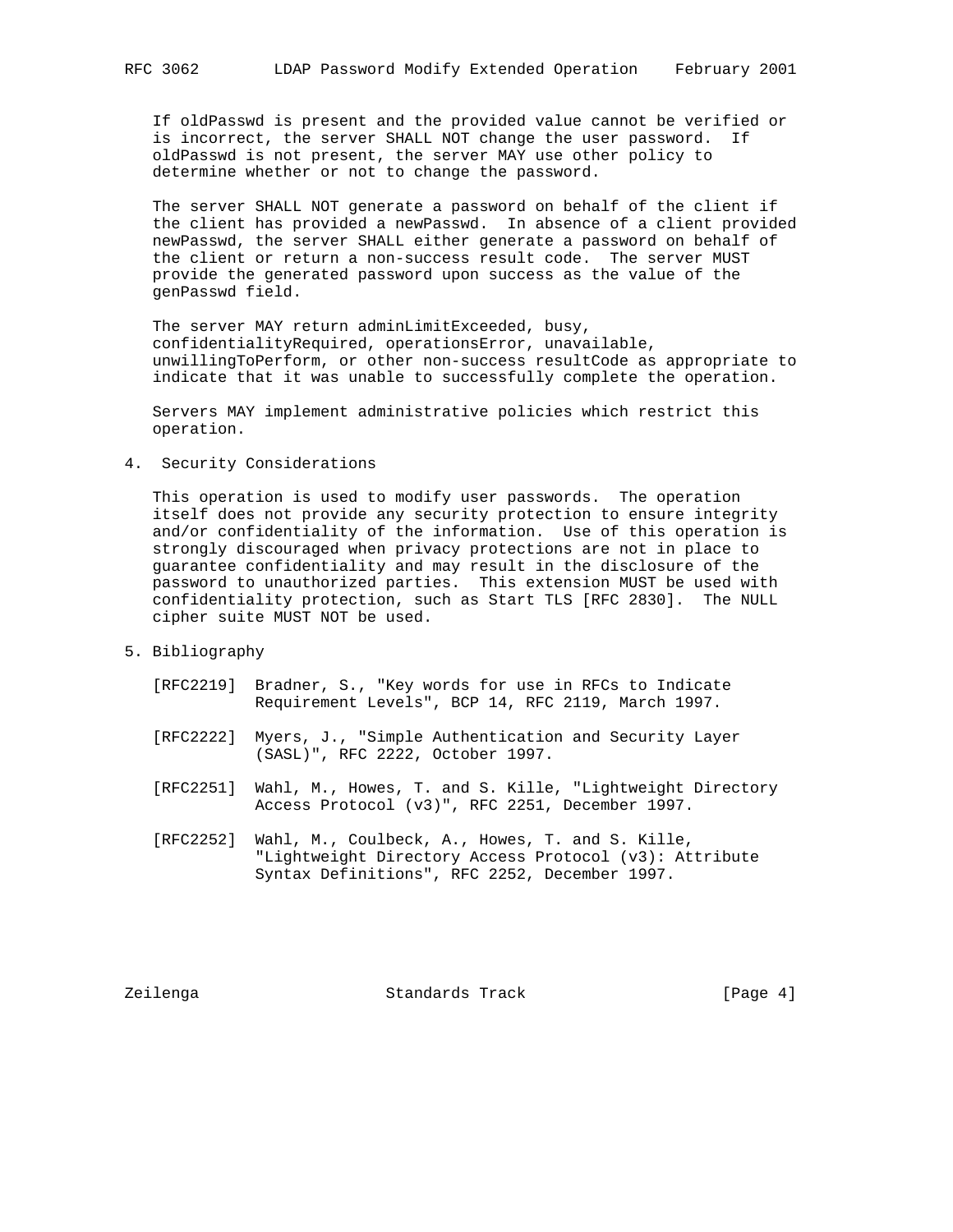- [RFC2253] Wahl, M., Kille,S. and T. Howes, "Lightweight Directory Access Protocol (v3): UTF-8 String Representation of Distinguished Names", RFC 2253, December 1997.
- [RFC2256] Wahl, M., "A Summary of the X.500(96) User Schema for use with LDAPv3", RFC 2256, December 1997.
- [RFC2829] Wahl, M., Alvestrand, H., Hodges, J. and R. Morgan, "Authentication Methods for LDAP", RFC 2829, May 2000.
- [RFC2830] Hodges, J., Morgan, R. and M. Wahl, "Lightweight Directory Access Protocol (v3): Extension for Transport Layer Security", RFC 2830, May 2000.
- 6. Acknowledgment

 This document borrows from a number of IETF documents and is based upon input from the IETF LDAPext working group.

7. Author's Address

 Kurt D. Zeilenga OpenLDAP Foundation

EMail: Kurt@OpenLDAP.org

Zeilenga Standards Track [Page 5]